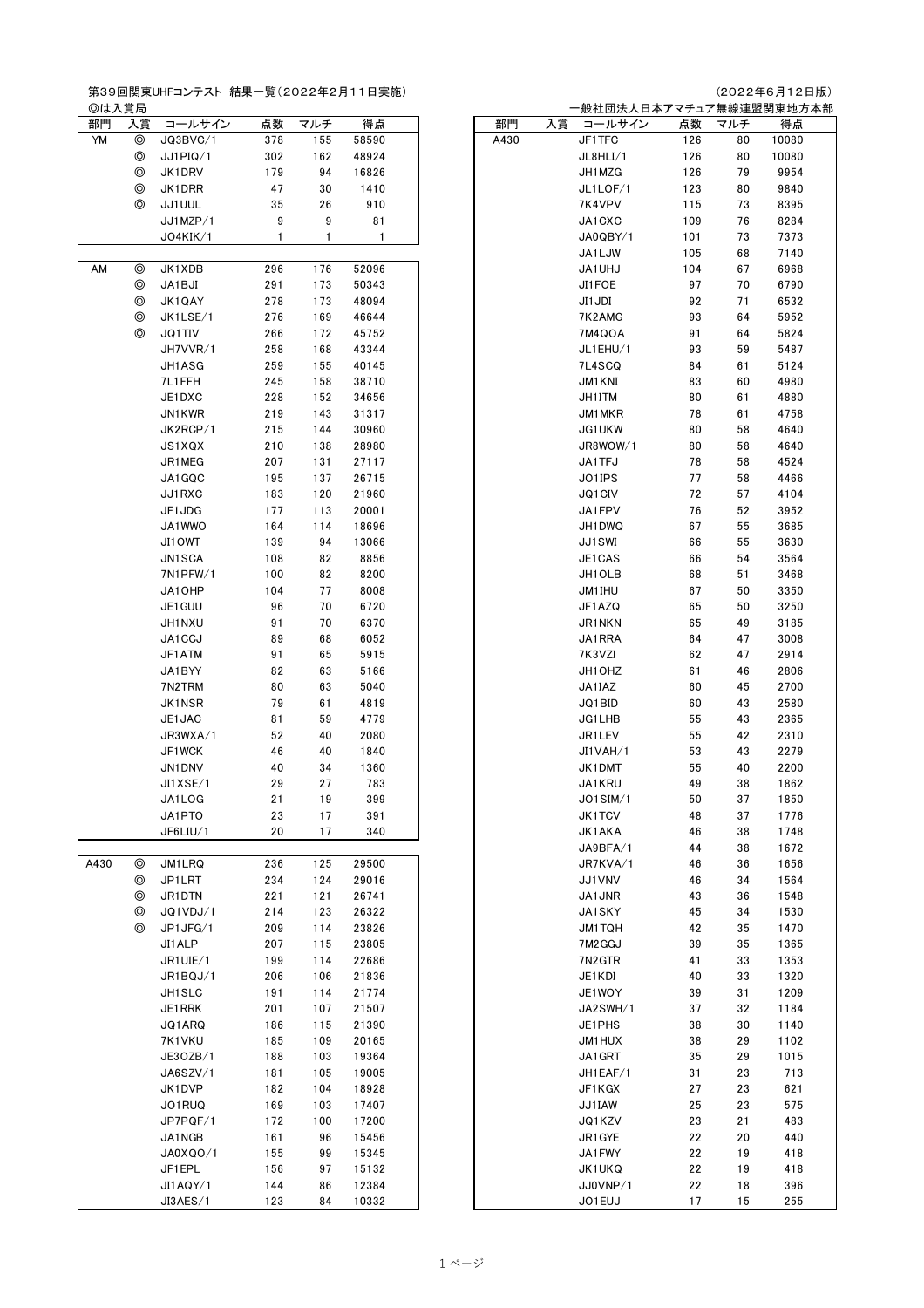| ◎は入賞局 |                |                  |                |                |              |      |    |                    |          |          |              |
|-------|----------------|------------------|----------------|----------------|--------------|------|----|--------------------|----------|----------|--------------|
| 部門    | 入賞             | コールサイン           | 点数             | マルチ            | 得点           | 部門   | 入賞 | コールサイン             | 点数       | マルチ      | 得点           |
| A430  |                | JJ1ENZ           | 15             | 12             | 180          | BM   |    | <b>JM1ASM</b>      | 161      | 106      | 17066        |
|       |                | JA1LZ            | 13             | 13             | 169          |      |    | JH0TUO/1           | 157      | 97       | 15229        |
|       |                | JH1DHV           | 13             | 13             | 169          |      |    | JS1PXY             | 144      | 103      | 14832        |
|       |                | JP1EVD/1         | 12             | 10             | 120          |      |    | <b>JJ1TSW</b>      | 137      | 102      | 13974        |
|       |                | JA1BJT           | 11             | 10             | 110          |      |    | JK1HWQ             | 144      | 97       | 13968        |
|       |                | JH1HIC           | 8              | $\overline{7}$ | 56           |      |    | JA1STY             | 147      | 87       | 12789        |
|       |                | JQ1HMV           | 8              | $\overline{7}$ | 56           |      |    | JA1CP              | 142      | 89       | 12638        |
|       |                | JN1ECL/1         | 6              | 6              | 36           |      |    | JA3GZE/1           | 129      | 83       | 10707        |
|       |                | JH10JV           | 5              | 5              | 25           |      |    | 7K1BIB             | 136      | 77       | 10472        |
|       |                | JJ1UAN           | 3              | 3              | 9            |      |    | JG3DHN/1           | 121      | 85       | 10285        |
|       |                | JI1TIQ           | $\overline{2}$ | 2              | 4            |      |    | 7N1AZY             | 122      | 83       | 10126        |
|       |                |                  |                |                |              |      |    | JJ1XOF             | 122      | 82       | 10004        |
| A1200 | $\circledcirc$ | JJ1CBY           | 93             | 70             | 6510         |      |    | JK1GWS             | 107      | 80       | 8560         |
|       | ⊚              | 7K1PTO           | 98             | 66             | 6468         |      |    | 7K1JFM/1           | 107      | 77       | 8239         |
|       | ⊚              | JM1LRA           | 91             | 67             | 6097         |      |    | JL1OKJ             | 104      | 77       | 8008         |
|       |                | JR1TMI           | 87             | 67             | 5829         |      |    | JA1BVY             | 100      | 78       | 7800         |
|       |                | JK1WSH/1         | 87             | 66             | 5742         |      |    | 7M3RFZ             | 91       | 80       | 7280         |
|       |                | JL1LNC           | 87             | 65             | 5655         |      |    | JI1SMA             | 88       | 75       | 6600         |
|       |                | JK1VMC           | 77             | 59             | 4543         |      |    | JQ1FXQ             | 88       | 75       | 6600         |
|       |                | JA1RXC           | 74             | 55             | 4070         |      |    | JF1WNT             | 86       | 69       | 5934         |
|       |                | JI1RWC/1         | 72             | 54             | 3888         |      |    | JR1MHN             | 82       | 72       | 5904         |
|       |                | JA1RIZ/1         | 63             | 49             | 3087         |      |    | 7K2HUG             | 86       | 67       | 5762         |
|       |                | JP1IXV           | 62             | 49             | 3038         |      |    | JR1CCP             | 81       | 69       | 5589         |
|       |                | JA4WWO/1         | 57             | 44             | 2508         |      |    | JK1UVL             | 80       | 68       | 5440         |
|       |                | JH1 LEM          | 48             | 39             | 1872         |      |    | JA1DFO/1           | 84       | 64       | 5376         |
|       |                | 7M4NHA           | 46             | 37             | 1702         |      |    | JO1ATK             | 75       | 62       | 4650         |
|       |                | JH1KPT           | 41             | 35             | 1435         |      |    | JE1RKX/1           | 75       | 60       | 4500         |
|       |                | JJ1DPG           | 42             | 34             | 1428         |      |    | 7M3HYT             | 60       | 56       | 3360         |
|       |                | JE1HXZ           | 34             | 29             | 986          |      |    | 7L4TID             | 63       | 52       | 3276         |
|       |                | JA1HLR           | 34             | 28             | 952          |      |    | JR10Z0             | 59       | 55       | 3245         |
|       |                | JN1EMG           | 28             | 26             | 728          |      |    | JM1DSC             | 50       | 43       | 2150         |
|       |                | JF1RYU           | 21             | 18             | 378          |      |    | JQ1XLC             | 51       | 41       | 2091         |
|       |                | JK1 CNL/1        | 22             | 17             | 374          |      |    | JR1QMD             | 44       | 38       | 1672         |
|       |                | JH1 WHA          | 20             | 18             | 360          |      |    | JH3FBK/1           | 43       | 36       | 1548         |
|       |                | 7N3TCK           | 20             | 17<br>16       | 340<br>304   |      |    | JF1ABZ             | 36       | 34       | 1224         |
|       |                | JK1FNN           | 19             |                | 121          |      |    | JI1TYY             | 36       | 31       | 1116<br>1054 |
|       |                | JK1DTK<br>7L3BRO | 11<br>10       | 11<br>8        | 80           |      |    | JA1ATM<br>JH1SYB/1 | 34<br>32 | 31<br>30 | 960          |
|       |                | JA1XPM           | 8              | $\overline{7}$ | 56           |      |    | <b>JI1JCI</b>      | 34       | 28       | 952          |
|       |                | JE7CWH/1         | 5              | 5              | 25           |      |    | JI1JCI/1           | 34       | 28       | 952          |
|       |                | JE9BGB/1         | 3              | 3              | 9            |      |    | JJ1BOA/1           | 31       | 30       | 930          |
|       |                |                  |                |                |              |      |    | JA9DTV/1           | 32       | 29       | 928          |
| A2400 | ⊚              | JL1HHN/1         | 4              | 3              | 12           |      |    | JS1ETG             | 30       | 30       | 900          |
|       |                | 7L3BNR/1         | $\mathbf{1}$   | 1              | $\mathbf{1}$ |      |    | JE1BPO             | 31       | 29       | 899          |
|       |                |                  |                |                |              |      |    | JK1EAQ             | 34       | 26       | 884          |
| A5600 | ⊚              | JO1ALE/1         | 6              | 3              | 18           |      |    | JN1KMI/1           | 30       | 29       | 870          |
|       |                |                  |                |                |              |      |    | <b>JH1NUJ</b>      | 31       | 28       | 868          |
| A10G  | $^{\circ}$     | JK1HIX/1         | 6              | 3              | 18           |      |    | JE1BBV             | 26       | 23       | 598          |
|       |                |                  |                |                |              |      |    | JE1RXJ             | 24       | 24       | 576          |
| BM    | ⊚              | JK1JHU           | 502            | 241            | 120982       |      |    | JE1DKZ             | 23       | 23       | 529          |
|       | ◎              | JR9FFO/1         | 433            | 232            | 100456       |      |    | 7L1DST/1           | 24       | 22       | 528          |
|       | ⊚              | JK1LCB           | 306            | 184            | 56304        |      |    | JF1PBK             | 25       | 21       | 525          |
|       | ⊚              | JJ2JQF/1         | 344            | 160            | 55040        |      |    | JA1JUR             | 22       | 22       | 484          |
|       | ⊚              | JIIZS/1          | 313            | 172            | 53836        |      |    | 7M30ER/1           | 23       | 21       | 483          |
|       |                | JI1RWG           | 302            | 175            | 52850        |      |    | JL1 GHM            | 19       | 18       | 342          |
|       |                | JJ1JQJ/1         | 294            | 177            | 52038        |      |    | JJ1FHR             | 19       | 17       | 323          |
|       |                | JK1LQB           | 289            | 155            | 44795        |      |    | JP1WCP             | 16       | 15       | 240          |
|       |                | JQ1LAW/1         | 265            | 153            | 40545        |      |    | JK1MLY             | 15       | 14       | 210          |
|       |                | JP1PIJ           | 233            | 153            | 35649        |      |    | <b>JQ1OKW</b>      | 10       | 10       | 100          |
|       |                | JI1LNP           | 247            | 143            | 35321        |      |    | JJ1XWD             | 8        | 8        | 64           |
|       |                | JQ1PCT           | 235            | 123            | 28905        |      |    | 7L3EBJ             | 5        | 4        | 20           |
|       |                | JF1IZZ/1         | 212            | 136            | 28832        |      |    | 7N4XTA             | 4        | 4        | 16           |
|       |                | 7L1ETP           | 205            | 138            | 28290        |      |    | JF1VKY             | 3        | 3        | 9            |
|       |                | JA1QEU           | 211            | 133            | 28063        |      |    |                    |          |          |              |
|       |                | JGIIEB/1         | 212            | 125            | 26500        | B430 | ⊚  | JE1LHN/1           | 400      | 161      | 64400        |
|       |                | JM1EKM           | 200            | 132            | 26400        |      | ⊚  | 7N1MJH             | 400      | 156      | 62400        |
|       |                | JA1KI            | 200            | 114            | 22800        |      | ⊚  | JE1BMJ             | 347      | 161      | 55867        |
|       |                | JQ10KU           | 197            | 111            | 21867        |      | ⊚  | JG1KTC/1           | 372      | 150      | 55800        |

| 部門    | 入賞 | コールサイン        | 点数  | マルチ | 得点     | 部門        | 入賞 | コールサイン        | 点数  | マルチ | 得点    |
|-------|----|---------------|-----|-----|--------|-----------|----|---------------|-----|-----|-------|
| A430  |    | JJ1ENZ        | 15  | 12  | 180    | <b>BM</b> |    | JM1ASM        | 161 | 106 | 17066 |
|       |    | JA1LZ         | 13  | 13  | 169    |           |    | JH0TUO/1      | 157 | 97  | 15229 |
|       |    | JH1DHV        | 13  | 13  | 169    |           |    | JS1PXY        | 144 | 103 | 14832 |
|       |    | JP1EVD/1      | 12  | 10  | 120    |           |    | JJ1TSW        | 137 | 102 | 13974 |
|       |    | JA1BJT        | 11  | 10  | 110    |           |    | JK1HWQ        | 144 | 97  | 13968 |
|       |    |               |     |     |        |           |    |               |     |     |       |
|       |    | JH1HIC        | 8   | 7   | 56     |           |    | JA1STY        | 147 | 87  | 12789 |
|       |    | JQ1HMV        | 8   | 7   | 56     |           |    | JA1CP         | 142 | 89  | 12638 |
|       |    | JN1ECL/1      | 6   | 6   | 36     |           |    | JA3GZE/1      | 129 | 83  | 10707 |
|       |    | <b>JH1OJV</b> | 5   | 5   | 25     |           |    | 7K1BIB        | 136 | 77  | 10472 |
|       |    | JJ1UAN        | 3   | 3   | 9      |           |    | JG3DHN/1      | 121 | 85  | 10285 |
|       |    |               | 2   | 2   | 4      |           |    | 7N1AZY        | 122 | 83  | 10126 |
|       |    | JI1TIQ        |     |     |        |           |    |               |     |     |       |
|       |    |               |     |     |        |           |    | JJ1XOF        | 122 | 82  | 10004 |
| 11200 | ◎  | JJ1CBY        | 93  | 70  | 6510   |           |    | JK1GWS        | 107 | 80  | 8560  |
|       | ◎  | 7K1PTO        | 98  | 66  | 6468   |           |    | 7K1JFM/1      | 107 | 77  | 8239  |
|       | ⊚  | JM1LRA        | 91  | 67  | 6097   |           |    | JL10KJ        | 104 | 77  | 8008  |
|       |    | JR1TMI        | 87  | 67  | 5829   |           |    | JA1BVY        | 100 | 78  | 7800  |
|       |    |               |     |     | 5742   |           |    |               |     |     | 7280  |
|       |    | JK1WSH/1      | 87  | 66  |        |           |    | 7M3RFZ        | 91  | 80  |       |
|       |    | JL1LNC        | 87  | 65  | 5655   |           |    | JI1SMA        | 88  | 75  | 6600  |
|       |    | JK1VMC        | 77  | 59  | 4543   |           |    | JQ1FXQ        | 88  | 75  | 6600  |
|       |    | JA1RXC        | 74  | 55  | 4070   |           |    | JF1WNT        | 86  | 69  | 5934  |
|       |    | JI1RWC/1      | 72  | 54  | 3888   |           |    | JR1MHN        | 82  | 72  | 5904  |
|       |    | JA1RIZ/1      | 63  | 49  | 3087   |           |    | 7K2HUG        | 86  | 67  | 5762  |
|       |    |               |     |     |        |           |    | JR1CCP        |     |     |       |
|       |    | JP1IXV        | 62  | 49  | 3038   |           |    |               | 81  | 69  | 5589  |
|       |    | JA4WWO/1      | 57  | 44  | 2508   |           |    | JK1UVL        | 80  | 68  | 5440  |
|       |    | JH1 LEM       | 48  | 39  | 1872   |           |    | JA1DFO/1      | 84  | 64  | 5376  |
|       |    | 7M4NHA        | 46  | 37  | 1702   |           |    | JO1ATK        | 75  | 62  | 4650  |
|       |    | JH1 KPT       | 41  | 35  | 1435   |           |    | JE1RKX/1      | 75  | 60  | 4500  |
|       |    | JJ1DPG        | 42  | 34  | 1428   |           |    | 7M3HYT        | 60  | 56  | 3360  |
|       |    |               |     |     |        |           |    |               |     |     |       |
|       |    | JE1HXZ        | 34  | 29  | 986    |           |    | 7L4TID        | 63  | 52  | 3276  |
|       |    | JA1HLR        | 34  | 28  | 952    |           |    | JR10Z0        | 59  | 55  | 3245  |
|       |    | JN1EMG        | 28  | 26  | 728    |           |    | JM1DSC        | 50  | 43  | 2150  |
|       |    | JF1RYU        | 21  | 18  | 378    |           |    | JQ1XLC        | 51  | 41  | 2091  |
|       |    | JK1CNL/1      | 22  | 17  | 374    |           |    | JR1QMD        | 44  | 38  | 1672  |
|       |    |               |     |     |        |           |    |               |     |     |       |
|       |    | JH1WHA        | 20  | 18  | 360    |           |    | JH3FBK/1      | 43  | 36  | 1548  |
|       |    | 7N3TCK        | 20  | 17  | 340    |           |    | JF1ABZ        | 36  | 34  | 1224  |
|       |    | JK1FNN        | 19  | 16  | 304    |           |    | JI1TYY        | 36  | 31  | 1116  |
|       |    | JK1DTK        | 11  | 11  | 121    |           |    | JA1ATM        | 34  | 31  | 1054  |
|       |    | 7L3BRO        | 10  | 8   | 80     |           |    | JH1SYB/1      | 32  | 30  | 960   |
|       |    | JA1XPM        | 8   | 7   | 56     |           |    | <b>JI1JCI</b> | 34  | 28  | 952   |
|       |    |               |     |     |        |           |    |               |     |     |       |
|       |    | JE7CWH/1      | 5   | 5   | 25     |           |    | JI1JCI/1      | 34  | 28  | 952   |
|       |    | JE9BGB/1      | 3   | 3   | 9      |           |    | JJ1BOA/1      | 31  | 30  | 930   |
|       |    |               |     |     |        |           |    | JA9DTV/1      | 32  | 29  | 928   |
| 42400 |    | JL1HHN/1      |     | 3   | $12$   |           |    | JS1ETG        | 30  | 30  | 900   |
|       |    | 7L3BNR/1      | 1   | 1   | 1      |           |    | JE1BPO        | 31  | 29  | 899   |
|       |    |               |     |     |        |           |    |               |     |     |       |
|       |    |               |     |     |        |           |    | JK1EAQ        | 34  | 26  | 884   |
| 45600 | ⊚  | JO1ALE/1      | 6   | 3   | 18     |           |    | JN1KMI/1      | 30  | 29  | 870   |
|       |    |               |     |     |        |           |    | <b>JH1NUJ</b> | 31  | 28  | 868   |
| A10G  | ⊚  | JK1HIX/1      | 6   | 3   | 18     |           |    | JE1BBV        | 26  | 23  | 598   |
|       |    |               |     |     |        |           |    | JE1RXJ        | 24  | 24  | 576   |
| BM    | ⊚  | JK1JHU        | 502 | 241 | 120982 |           |    | JE1DKZ        | 23  | 23  | 529   |
|       | ⊚  | JR9FFO/1      | 433 | 232 | 100456 |           |    | 7L1DST/1      | 24  | 22  | 528   |
|       |    |               |     |     |        |           |    |               |     |     |       |
|       | ◎  | JK1LCB        | 306 | 184 | 56304  |           |    | JF1PBK        | 25  | 21  | 525   |
|       | ⊚  | JJ2JQF/1      | 344 | 160 | 55040  |           |    | JA1JUR        | 22  | 22  | 484   |
|       | ⊚  | JIIZS/1       | 313 | 172 | 53836  |           |    | 7M3OER/1      | 23  | 21  | 483   |
|       |    | JI1RWG        | 302 | 175 | 52850  |           |    | JL1GHM        | 19  | 18  | 342   |
|       |    | JJ1JQJ/1      | 294 | 177 | 52038  |           |    | JJ1FHR        | 19  | 17  | 323   |
|       |    |               |     |     |        |           |    |               |     |     |       |
|       |    | JK1LQB        | 289 | 155 | 44795  |           |    | JP1WCP        | 16  | 15  | 240   |
|       |    | JQ1LAW/1      | 265 | 153 | 40545  |           |    | JK1MLY        | 15  | 14  | 210   |
|       |    | JP1PIJ        | 233 | 153 | 35649  |           |    | JQ10KW        | 10  | 10  | 100   |
|       |    | JI1LNP        | 247 | 143 | 35321  |           |    | JJ1XWD        | 8   | 8   | 64    |
|       |    | JQ1PCT        | 235 | 123 | 28905  |           |    | 7L3EBJ        | 5   | 4   | 20    |
|       |    |               |     |     |        |           |    |               |     |     |       |
|       |    | JF1IZZ/1      | 212 | 136 | 28832  |           |    | 7N4XTA        | 4   | 4   | 16    |
|       |    | 7L1ETP        | 205 | 138 | 28290  |           |    | JF1VKY        | 3   | 3   | 9     |
|       |    | JA1QEU        | 211 | 133 | 28063  |           |    |               |     |     |       |
|       |    | JG1IEB/1      | 212 | 125 | 26500  | B430      | ◎  | JE1LHN/1      | 400 | 161 | 64400 |
|       |    | JM1EKM        | 200 | 132 | 26400  |           | ⊚  | 7N1MJH        | 400 | 156 | 62400 |
|       |    | JA1KI         | 200 | 114 | 22800  |           | ◎  | JE1BMJ        | 347 | 161 | 55867 |
|       |    |               |     |     |        |           |    |               |     |     |       |
|       |    | JQ10KU        | 197 | 111 | 21867  |           | ⊚  | JG1KTC/1      | 372 | 150 | 55800 |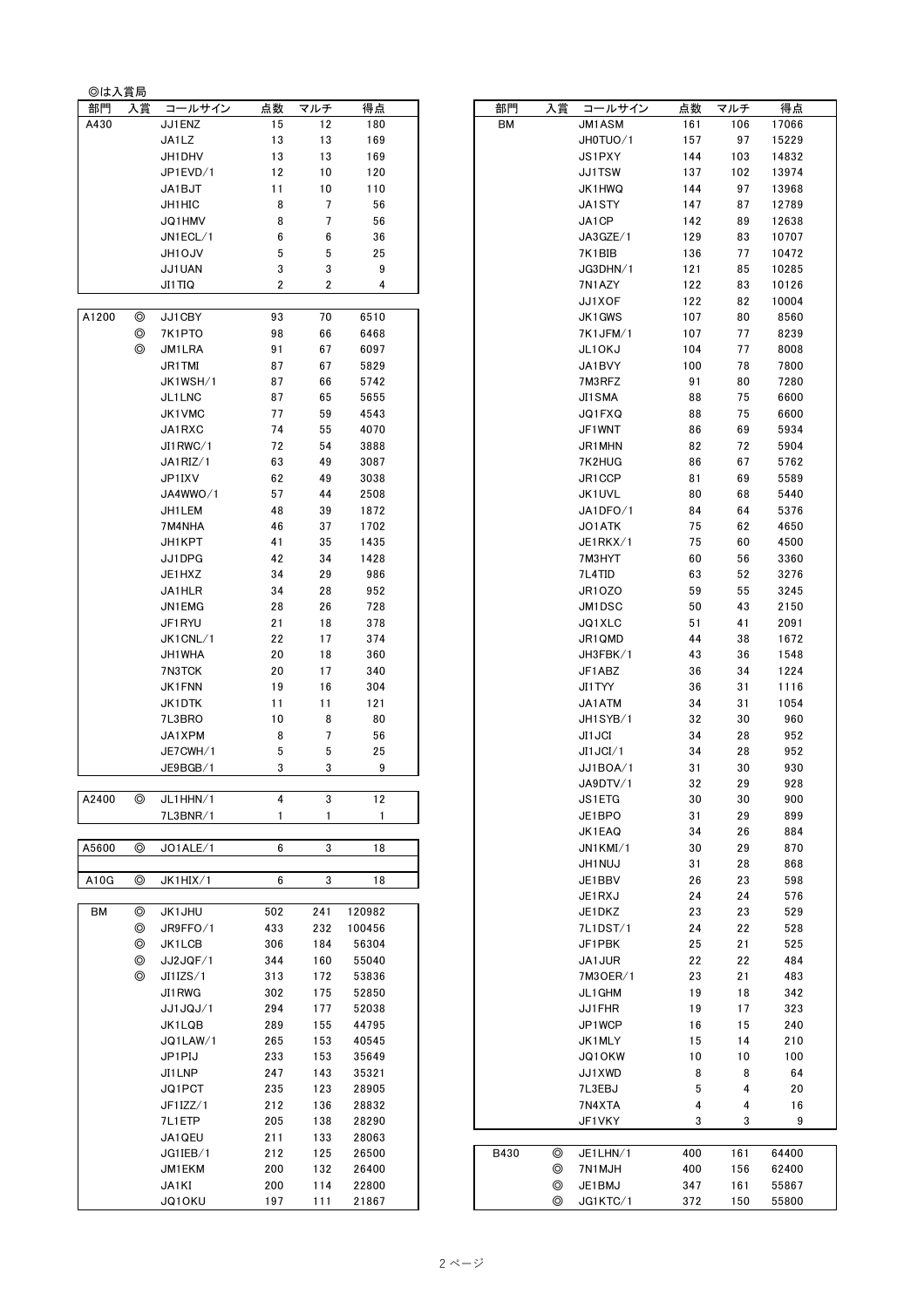| ◎は入賞局 |    |                      |            |            |                |      |    |                  |          |          |              |
|-------|----|----------------------|------------|------------|----------------|------|----|------------------|----------|----------|--------------|
| 部門    | 入賞 | コールサイン               | 点数         | マルチ        | 得点             | 部門   | 入賞 | コールサイン           | 点数       | マルチ      | 得点           |
| B430  | ⊚  | JO1SKW               | 353        | 155        | 54715          | B430 |    | 7N3CAA           | 84       | 49       | 4116         |
|       |    | 7N2SPP/1             | 321        | 122        | 39162          |      |    | 7N3CAA/1         | 84       | 49       | 4116         |
|       |    | JI1UPL/1             | 290        | 135        | 39150          |      |    | JI7VQP/1         | 69       | 58       | 4002         |
|       |    | JJ1PSM               | 282        | 129        | 36378          |      |    | JR1WMD           | 64       | 55       | 3520         |
|       |    | JK1FUN               | 259        | 125        | 32375          |      |    | JH1CIG           | 65       | 52       | 3380         |
|       |    | JF1UOX               | 253        | 120        | 30360          |      |    | JF6KKC/1         | 70       | 48       | 3360         |
|       |    | 7N4AJE/1             | 242        | 119        | 28798          |      |    | JM1BBK           | 61       | 54       | 3294         |
|       |    | JH1 KCI              | 244        | 117        | 28548          |      |    | JN1ALL           | 60       | 53       | 3180         |
|       |    | JE1AOB               | 219        | 128        | 28032          |      |    | JH1KYI           | 63       | 50       | 3150         |
|       |    | JJ1STD               | 242        | 115        | 27830          |      |    | JH1LWP/1         | 60       | 50       | 3000         |
|       |    | JA1DUZ/1             | 235        | 110        | 25850          |      |    | JH1TZV           | 60       | 50       | 3000         |
|       |    | JI1 JRE<br>JO1TGF/1  | 232<br>222 | 107<br>110 | 24824<br>24420 |      |    | JK1HFB<br>JG1JJL | 62<br>58 | 48<br>47 | 2976<br>2726 |
|       |    | JL1BWG               | 209        | 114        | 23826          |      |    | JP1VUV           | 55       | 47       | 2585         |
|       |    | JR1AKD/1             | 192        | 111        | 21312          |      |    | JJ1IVX           | 60       | 43       | 2580         |
|       |    | JK1HFP               | 194        | 104        | 20176          |      |    | JA1NFQ           | 56       | 45       | 2520         |
|       |    | JJ3EBU/1             | 194        | 104        | 20176          |      |    | 7K1PYG           | 59       | 41       | 2419         |
|       |    | JG1 PLA              | 187        | 103        | 19261          |      |    | 7K1QZN/1         | 50       | 47       | 2350         |
|       |    | JH1 TEB              | 194        | 97         | 18818          |      |    | JM1LAW           | 57       | 41       | 2337         |
|       |    | JK1BCH               | 177        | 100        | 17700          |      |    | JG1VMK           | 56       | 41       | 2296         |
|       |    | 7L2PEH               | 185        | 94         | 17390          |      |    | JG1CMT           | 54       | 42       | 2268         |
|       |    | <b>JA1ISN</b>        | 167        | 102        | 17034          |      |    | <b>JI1OJX</b>    | 51       | 44       | 2244         |
|       |    | JH4PHW/1             | 178        | 94         | 16732          |      |    | 7L4FRE           | 51       | 44       | 2244         |
|       |    | JK1CFT/1             | 170        | 98         | 16660          |      |    | JF1LWO           | 55       | 40       | 2200         |
|       |    | JH1 XUP              | 173        | 94         | 16262          |      |    | JP1RBJ           | 51       | 42       | 2142         |
|       |    | JA1FVE               | 176        | 89         | 15664          |      |    | JS1MBH           | 47       | 43       | 2021         |
|       |    | JN1IEJ/1             | 165        | 90         | 14850          |      |    | JP1RLN           | 50       | 40       | 2000         |
|       |    | 7M3EFK               | 157        | 92         | 14444          |      |    | JJ1XQU           | 51       | 37       | 1887         |
|       |    | JA1BUK               | 146        | 92         | 13432          |      |    | 7K3HAJ           | 45       | 41       | 1845         |
|       |    | JF1DIJ               | 144        | 88         | 12672          |      |    | JQ1MSQ           | 46       | 40       | 1840         |
|       |    | 7N2HJY               | 148        | 85         | 12580          |      |    | JN1WLC           | 50       | 34       | 1700         |
|       |    | JL1RNH               | 153        | 82         | 12546          |      |    | JK1DAS           | 43       | 38       | 1634         |
|       |    | 7N3AKY               | 130        | 95         | 12350          |      |    | JA10GX           | 44       | 37       | 1628         |
|       |    | JK1AKP               | 132        | 90         | 11880          |      |    | JA1MEJ           | 45       | 35       | 1575         |
|       |    | JE1MGR/1             | 132        | 89         | 11748          |      |    | JA7FUP/1         | 40       | 39       | 1560         |
|       |    | JF1ELR               | 139        | 84         | 11676          |      |    | 7N3JIN/1         | 41       | 37       | 1517         |
|       |    | JA1OLT               | 136        | 84         | 11424          |      |    | JL1UCJ           | 45       | 33       | 1485         |
|       |    | 7K4XNN               | 125        | 90         | 11250          |      |    | JA1LTG           | 39       | 37       | 1443         |
|       |    | <b>JK1VGN</b>        | 128        | 87         | 11136          |      |    | JK1NJH           | 41       | 35       | 1435         |
|       |    | 7K2VUD               | 136        | 80         | 10880          |      |    | JQ1POX           | 39       | 36       | 1404         |
|       |    | 7M2FQY               | 128        | 79         | 10112          |      |    | JP10JU           | 38       | 36       | 1368         |
|       |    | JJ1TZX               | 134        | 75         | 10050          |      |    | JH1CWJ           | 37       | 34       | 1258         |
|       |    | JJ10NK               | 126        | 79         | 9954           |      |    | JH0IAM/1         | 40       | 31       | 1240         |
|       |    | JO1VAP               | 122        | 81         | 9882           |      |    | JE1APY           | 38       | 32       | 1216         |
|       |    | JO1PZR               | 122        | 74         | 9028           |      |    | JK1IXS           | 36       | 31       | 1116         |
|       |    | JP1JZR               | 111        | 72         | 7992           |      |    | JR1KHU           | 36       | 31       | 1116         |
|       |    | JE1GQM               | 109        | 70         | 7630           |      |    | JA1RYC           | 37       | 30       | 1110         |
|       |    | JG1 FMA              | 103        | 72         | 7416           |      |    | JH1RDA/1         | 38       | 28       | 1064         |
|       |    | JJ1SSY/1             | 103        | 67         | 6901           |      |    | JL1IVL           | 34       | 31       | 1054         |
|       |    | JR1DVB/1             | 97         | 70         | 6790<br>6450   |      |    | JH1QUS           | 38       | 27       | 1026         |
|       |    | JR1UDV               | 86         | 75<br>65   |                |      |    | JR1JHO           | 33       | 31       | 1023<br>990  |
|       |    | JH0MUC/1<br>JK1AUY/1 | 96<br>85   | 69         | 6240<br>5865   |      |    | JK1DDB<br>JA1WBN | 33<br>31 | 30<br>30 | 930          |
|       |    | JF3CGN/1             | 91         | 61         | 5551           |      |    | JF1WVN           | 31       | 28       | 868          |
|       |    | 7L3OBQ               | 87         | 60         | 5220           |      |    | JA1TXQ           | 30       | 28       | 840          |
|       |    | JG1RRU/1             | 86         | 59         | 5074           |      |    | JE1ENI           | 30       | 28       | 840          |
|       |    | 7M2FTR               | 81         | 61         | 4941           |      |    | 7N1JSE           | 28       | 26       | 728          |
|       |    | JM1SRF               | 84         | 58         | 4872           |      |    | JL1FAR/1         | 30       | 23       | 690          |
|       |    | JILEAB/1             | 81         | 59         | 4779           |      |    | JQ1FPN           | 30       | 23       | 690          |
|       |    | JK1 GMB              | 80         | 57         | 4560           |      |    | JA1CHY           | 27       | 25       | 675          |
|       |    | JK1CUN               | 74         | 61         | 4514           |      |    | JJ8PUU/1         | 27       | 25       | 675          |
|       |    | JO1KTD               | 78         | 57         | 4446           |      |    | 7L1PNG           | 30       | 22       | 660          |
|       |    | 7K4XGF               | 73         | 60         | 4380           |      |    | JK1NAO           | 27       | 24       | 648          |
|       |    | JH1 ATT              | 74         | 59         | 4366           |      |    | JM1HWV/1         | 26       | 23       | 598          |
|       |    | JR1RCH               | 76         | 57         | 4332           |      |    | JH1RAT/1         | 25       | 22       | 550          |
|       |    | JP1NYG/1             | 75         | 57         | 4275           |      |    | JH1FFB           | 24       | 22       | 528          |
|       |    | JK1CWV               | 73         | 58         | 4234           |      |    | JO1FRI           | 24       | 22       | 528          |
|       |    | $II1$ RIE            | 72         | 5.9        | 1176           |      |    | 7K2I1D           | າາ       | っっ       | 506          |

| コールサイン             | 点数         | マルチ        | 得点             | 部門   | 入賞 | コールサイン                  | 点数       | マルチ      | 得点           |
|--------------------|------------|------------|----------------|------|----|-------------------------|----------|----------|--------------|
| JO1SKW             | 353        | 155        | 54715          | B430 |    | 7N3CAA                  | 84       | 49       | 4116         |
| 7N2SPP/1           | 321        | 122        | 39162          |      |    | 7N3CAA/1                | 84       | 49       | 4116         |
| JI1UPL/1           | 290        | 135        | 39150          |      |    | JI7VQP/1                | 69       | 58       | 4002         |
| JJ1PSM             | 282        | 129        | 36378          |      |    | JR1WMD                  | 64       | 55       | 3520         |
| JK1 FUN            | 259        | 125        | 32375          |      |    | JH1CIG                  | 65       | 52       | 3380         |
| JF1UOX             | 253        | 120        | 30360          |      |    | JF6KKC/1                | 70       | 48       | 3360         |
| 7N4AJE/1           | 242        | 119        | 28798          |      |    | JM1BBK                  | 61       | 54       | 3294         |
| JH1 KCI            | 244        | 117        | 28548          |      |    | JN1ALL                  | 60       | 53       | 3180         |
| JE1AOB             | 219        | 128        | 28032          |      |    | JH1KYI                  | 63       | 50       | 3150         |
| JJ1STD             | 242        | 115        | 27830          |      |    | JH1LWP/1                | 60       | 50       | 3000         |
| JA1DUZ/1           | 235        | 110        | 25850          |      |    | JH1TZV                  | 60       | 50       | 3000         |
| JI1 JRE            | 232        | 107        | 24824          |      |    | JK1HFB                  | 62       | 48       | 2976         |
| JO1TGF/1           | 222        | 110<br>114 | 24420          |      |    | JG1JJL                  | 58<br>55 | 47<br>47 | 2726         |
| JL1BWG<br>JR1AKD/1 | 209<br>192 | 111        | 23826<br>21312 |      |    | JP1VUV<br><b>JJ1IVX</b> | 60       | 43       | 2585<br>2580 |
| JK1HFP             | 194        | 104        | 20176          |      |    | JA1NFQ                  | 56       | 45       | 2520         |
| JJ3EBU/1           | 194        | 104        | 20176          |      |    | 7K1PYG                  | 59       | 41       | 2419         |
| JG1 PLA            | 187        | 103        | 19261          |      |    | 7K1QZN/1                | 50       | 47       | 2350         |
| JH1 TEB            | 194        | 97         | 18818          |      |    | JM1LAW                  | 57       | 41       | 2337         |
| JK1BCH             | 177        | 100        | 17700          |      |    | JG1VMK                  | 56       | 41       | 2296         |
| 7L2PEH             | 185        | 94         | 17390          |      |    | JG1CMT                  | 54       | 42       | 2268         |
| JA1ISN             | 167        | 102        | 17034          |      |    | <b>JI1OJX</b>           | 51       | 44       | 2244         |
| JH4PHW/1           | 178        | 94         | 16732          |      |    | 7L4FRE                  | 51       | 44       | 2244         |
| JK1CFT/1           | 170        | 98         | 16660          |      |    | JF1LWO                  | 55       | 40       | 2200         |
| JH1 XUP            | 173        | 94         | 16262          |      |    | JP1RBJ                  | 51       | 42       | 2142         |
| JA1FVE             | 176        | 89         | 15664          |      |    | JS1MBH                  | 47       | 43       | 2021         |
| JN1IEJ/1           | 165        | 90         | 14850          |      |    | JP1RLN                  | 50       | 40       | 2000         |
| 7M3EFK             | 157        | 92         | 14444          |      |    | JJ1XQU                  | 51       | 37       | 1887         |
| JA1BUK             | 146        | 92         | 13432          |      |    | 7K3HAJ                  | 45       | 41       | 1845         |
| JF1DIJ             | 144        | 88         | 12672          |      |    | JQ1MSQ                  | 46       | 40       | 1840         |
| 7N2HJY             | 148        | 85         | 12580          |      |    | JN1WLC                  | 50       | 34       | 1700         |
| JL1RNH             | 153        | 82         | 12546          |      |    | JK1DAS                  | 43       | 38       | 1634         |
| 7N3AKY             | 130        | 95         | 12350          |      |    | JA1OGX                  | 44       | 37       | 1628         |
| JK1AKP             | 132        | 90         | 11880          |      |    | JA1MEJ                  | 45       | 35       | 1575         |
| JE1MGR/1           | 132        | 89         | 11748          |      |    | JA7FUP/1                | 40       | 39       | 1560         |
| JF1ELR             | 139        | 84         | 11676          |      |    | 7N3JIN/1                | 41       | 37       | 1517         |
| JA1OLT             | 136        | 84         | 11424          |      |    | JL1UCJ                  | 45       | 33       | 1485         |
| 7K4XNN             | 125        | 90         | 11250          |      |    | JA1LTG                  | 39       | 37       | 1443         |
| JK1VGN             | 128        | 87         | 11136          |      |    | JK1NJH                  | 41       | 35       | 1435         |
| 7K2VUD<br>7M2FQY   | 136<br>128 | 80<br>79   | 10880<br>10112 |      |    | JQ1POX<br>JP10JU        | 39<br>38 | 36<br>36 | 1404<br>1368 |
| JJ1TZX             | 134        | 75         | 10050          |      |    | JH1CWJ                  | 37       | 34       | 1258         |
| JJ10NK             | 126        | 79         | 9954           |      |    | JH0IAM/1                | 40       | 31       | 1240         |
| JO1VAP             | 122        | 81         | 9882           |      |    | JE1APY                  | 38       | 32       | 1216         |
| JO1PZR             | 122        | 74         | 9028           |      |    | JK1IXS                  | 36       | 31       | 1116         |
| JP1JZR             | 111        | 72         | 7992           |      |    | JR1KHU                  | 36       | 31       | 1116         |
| JE1GQM             | 109        | 70         | 7630           |      |    | JA1RYC                  | 37       | 30       | 1110         |
| JG1 FMA            | 103        | 72         | 7416           |      |    | JH1RDA/1                | 38       | 28       | 1064         |
| JJ1SSY/1           | 103        | 67         | 6901           |      |    | JL1IVL                  | 34       | 31       | 1054         |
| JR1DVB/1           | 97         | 70         | 6790           |      |    | JH1QUS                  | 38       | 27       | 1026         |
| JR1UDV             | 86         | 75         | 6450           |      |    | JR1JHO                  | 33       | 31       | 1023         |
| JH0MUC/1           | 96         | 65         | 6240           |      |    | JK1DDB                  | 33       | 30       | 990          |
| JK1AUY/1           | 85         | 69         | 5865           |      |    | JA1WBN                  | 31       | 30       | 930          |
| JF3CGN/1           | 91         | 61         | 5551           |      |    | JF1WVN                  | 31       | 28       | 868          |
| 7L3OBQ             | 87         | 60         | 5220           |      |    | JA1TXQ                  | 30       | 28       | 840          |
| JG1 RRU/1          | 86         | 59         | 5074           |      |    | JE1ENI                  | 30       | 28       | 840          |
| 7M2FTR             | 81         | 61         | 4941           |      |    | 7N1JSE                  | 28       | 26       | 728          |
| JM1SRF             | 84         | 58         | 4872           |      |    | JL1FAR/1                | 30       | 23       | 690          |
| JI1EAB/1           | 81         | 59         | 4779           |      |    | JQ1FPN                  | 30       | 23       | 690          |
| JK1 GMB            | 80         | 57         | 4560           |      |    | JA1CHY                  | 27       | 25       | 675          |
| JK1CUN             | 74         | 61         | 4514           |      |    | JJ8PUU/1                | 27       | 25       | 675          |
| JO1KTD             | 78         | 57         | 4446           |      |    | 7L1PNG                  | 30       | 22       | 660          |
| 7K4XGF             | 73         | 60         | 4380           |      |    | JK1NAO                  | 27       | 24       | 648          |
| JH1 ATT            | 74         | 59         | 4366           |      |    | JM1HWV/1                | 26       | 23       | 598          |
| JR1 RCH            | 76         | 57         | 4332           |      |    | JH1RAT/1                | 25       | 22       | 550          |
| JP1NYG/1           | 75         | 57         | 4275           |      |    | JH1FFB                  | 24       | 22       | 528          |
| <b>JK1CWV</b>      | 73         | 58         | 4234           |      |    | JO1FRI                  | 24       | 22       | 528          |
| JI1BIF             | 72         | 58         | 4176           |      |    | 7K2IJR                  | 23       | 22       | 506          |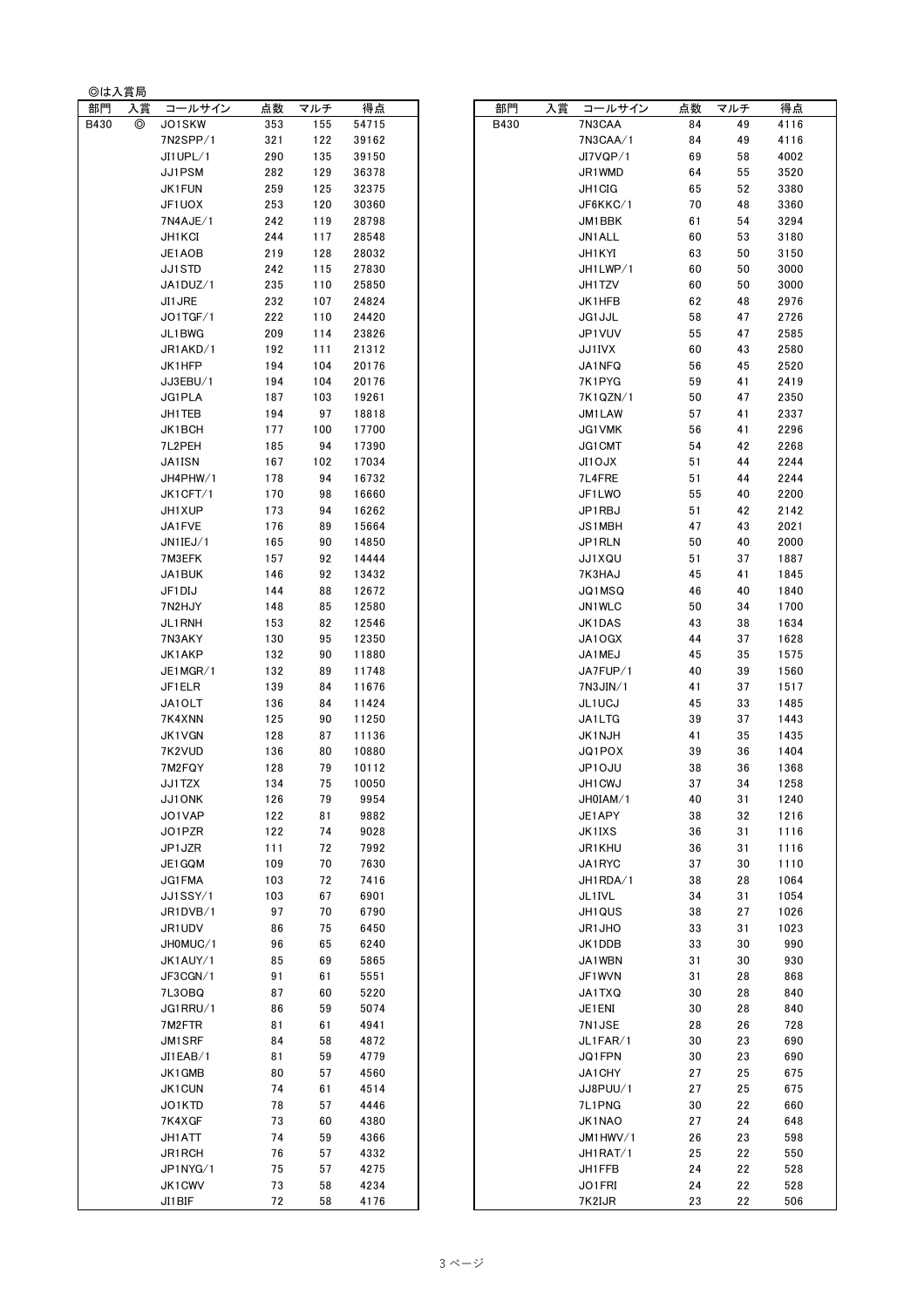| 部門    | 入賞 | コールサイン            | 点数             | マルチ              | 得点                      | 部門     | 入賞 | コールサ・              |
|-------|----|-------------------|----------------|------------------|-------------------------|--------|----|--------------------|
| B430  |    | JH1EDA            | 24             | 21               | 504                     | B1200  | ⊚  | JH1QPJ             |
|       |    | JF1HNL/1          | 23             | 21               | 483                     |        |    | JP1IMV/1           |
|       |    | JL1 JJD           | 23             | 21               | 483                     |        |    | JA1SIM             |
|       |    | JH1 RDI           | 22             | 21               | 462                     |        |    | 7L2ATG             |
|       |    | JJ10XT            | 22             | 21               | 462                     |        |    | JS1TLT             |
|       |    | JS1CXV            | 22             | 21               | 462                     |        |    | JK1SZX             |
|       |    | JL7VXG/1          | 24             | 19               | 456                     |        |    | JH0UUY/1           |
|       |    | JI1QOF            | 21             | 21               | 441                     |        |    | JA1CFM             |
|       |    | JJ1VKI            | 20             | 20               | 400                     |        |    | JI1XKH             |
|       |    | JK10EZ            | 20             | 20               | 400                     |        |    | JI1BDQ             |
|       |    | JK1JCD            | 22             | 18               | 396                     |        |    | JA1BTS             |
|       |    | JA1ODM            | 20             | 19               | 380                     |        |    | JF1UYZ/1           |
|       |    | JJ1PIO            | 20             | 19               | 380                     |        |    | JE1KRS             |
|       |    | 7K1SIR/1          | 20             | 19               | 380                     |        |    | JF1GZZ/1           |
|       |    | JJ1VUU            | 19             | 19               | 361                     |        |    | JA1IQV             |
|       |    | JA1XWD/1          | 20             | 18               | 360                     |        |    | JA1VQP             |
|       |    | JF1VJN            | 20             | 18               | 360                     |        |    | JJ10IR             |
|       |    | JK1BPE            | 20             | 18               | 360                     |        |    | JJ1SVC             |
|       |    | JJ1CZW/1          | 21             | 17               | 357                     |        |    | JA1CKQ/1           |
|       |    | JA1DTS            | 20             | 17               | 340                     |        |    | 7N3PBT/1           |
|       |    | JI1DFK            | 18             | 18               | 324                     |        |    | JH1LFP             |
|       |    | JA1VPM            | 20             | 16               | 320                     |        |    | JK1FEM             |
|       |    | JA6DDW/1          | 17             | 16               | 272                     |        |    | JA1CTX             |
|       |    | <b>JM1VNK</b>     | 19<br>19       | 14<br>14         | 266<br>266              |        |    | JK1HAF             |
|       |    | JP1EMV<br>JR1 SIM | 16             | 15               | 240                     |        |    | JA1CQT<br>JK1REJ/1 |
|       |    | 7K2QWB            | 16             | 15               | 240                     |        |    | JE1VUJ/1           |
|       |    | 7M4OFA            | 16             | 14               | 224                     |        |    | JE1 GYM            |
|       |    | JJ1QWR            | 15             | 14               | 210                     |        |    | JH0NVX/1           |
|       |    | JK1EEG            | 15             | 14               | 210                     |        |    | JH1 FJW            |
|       |    | JP1EYX            | 15             | 14               | 210                     |        |    | JJ4NZO/1           |
|       |    | 7K2OYK            | 15             | 14               | 210                     |        |    | JM1SVG/1           |
|       |    | JH1 QKL           | 14             | 14               | 196                     |        |    | JG6LYU/1           |
|       |    | JE1LKK            | 13             | 12               | 156                     |        |    | JA3WNJ/1           |
|       |    | JO1BEY            | 12             | 12               | 144                     |        |    | JO1KVS             |
|       |    | JS1QJE/1          | 12             | 12               | 144                     |        |    | JA1QQU/            |
|       |    | JN1XEY            | 11             | 11               | 121                     |        |    | JK1XUL             |
|       |    | JH1 DLJ           | 12             | 10               | 120                     |        |    | 7N1OCH             |
|       |    | <b>JG1NDM</b>     | 11             | 10               | 110                     |        |    | JO1LNK/1           |
|       |    | 7N4WJL            | 10             | 10               | 100                     |        |    | JM10MS             |
|       |    | JM4KHC/1          | 10             | 10               | 100                     |        |    | JO1DDW             |
|       |    | JQ7ARC/1          | 10             | 10               | 100                     |        |    | JM3VNU/1           |
|       |    | JR1USU/1          | 10             | 9                | 90                      |        |    | JJ8DAN/1           |
|       |    | JN1VVR            | 8              | 8                | 64                      |        |    | JA1SZN             |
|       |    | JR2PZX/1          | 8              | 8                | 64                      |        |    | JH1SJP             |
|       |    | JA1HBV            | $\overline{7}$ | $\bf 6$          | 42                      |        |    | JI1 NNE            |
|       |    | JG1GCO            | 6              | 6                | 36                      |        |    | JA1FLS             |
|       |    | JQ1BPC            | 6              | 6                | 36                      |        |    | JI1 NZA            |
|       |    | JH8LEF/1          | 6              | 5                | 30                      |        |    | JR0AZC/1           |
|       |    | JK1GSX            | 4              | 4                | 16                      |        |    | JJ1FYB             |
|       |    | 7M4OAQ            | 4              | 4                | 16                      |        |    | JA2IJJ/1           |
|       |    | JN1OZD            | 11             | 1                | 11                      |        |    |                    |
|       |    | JI1BZJ            | 3              | 3                | 9                       | B2400  | ⊚  | JA1WSE/1           |
|       |    | 7K2VNA/1          | 3              | 3                | 9                       |        |    | JK1VUZ/1           |
|       |    | JK1ENT            | 2              | $\boldsymbol{2}$ | 4                       |        |    | JF2ION/1           |
|       |    | 7M1VUE/1          | 2              | 1                | 2                       |        |    |                    |
|       |    | JO4LFG            | 2              | 1                | $\overline{\mathbf{2}}$ | B5600  | ⊚  | JH1KET/1           |
|       |    | JO4LFG/1          | 2              | 1                | 2                       |        |    | JH1APQ/1           |
|       |    | JI1KXG            | $\mathbf{1}$   | 1                | 1                       |        |    | JA0CRK/1           |
|       |    | 7M3IKJ            | 1              | 1                | 1                       |        |    |                    |
|       |    | JO7FGZ/1          | 1              | 1                | 1                       | C SWL  | ⊚  | $JA1 - 1921$       |
|       |    | JI1TMD/1          | 0              | 0                | 0 注1                    |        |    | JF10PO             |
|       |    | 7L1SED            | 0              | 0                | 0 注1                    |        |    | JJ1HYR             |
|       |    |                   |                |                  |                         |        |    |                    |
| B1200 | ◎  | JJ1BBY/1          | 190            | 114              | 21660                   | チェックログ |    | JJ1ABU/1           |
|       | ⊚  | JQ1UCA/1          | 191            | 103              | 19673                   |        |    | JJ1FVI/1           |
|       | ⊚  | JA1UOA            | 151            | 96               | 14496                   |        |    | JM1ESG             |
|       | ⊚  | JP1BEG/1          | 129            | 91               | 11739                   |        |    |                    |

◎は入賞局

| 部門    | 入賞 | コールサイン        | 点数                      | マルチ                     | 得点                      | 部門     | 入賞 | コールサイン        | 点数           | マルチ            | 得点    |
|-------|----|---------------|-------------------------|-------------------------|-------------------------|--------|----|---------------|--------------|----------------|-------|
| B430  |    | JH1EDA        | 24                      | 21                      | 504                     | B1200  | ⊚  | JH1QPJ        | 115          | 73             | 8395  |
|       |    | JF1HNL/1      | 23                      | 21                      | 483                     |        |    | JP1IMV/1      | 104          | 73             | 7592  |
|       |    | JL1 JJD       | 23                      | 21                      | 483                     |        |    | JA1SIM        | 89           | 70             | 6230  |
|       |    |               |                         |                         |                         |        |    |               |              |                |       |
|       |    | JH1 RDI       | 22                      | 21                      | 462                     |        |    | 7L2ATG        | 90           | 68             | 6120  |
|       |    | JJ10XT        | 22                      | 21                      | 462                     |        |    | <b>JS1TLT</b> | 82           | 61             | 5002  |
|       |    | JS1CXV        | 22                      | 21                      | 462                     |        |    | JK1SZX        | 76           | 49             | 3724  |
|       |    | JL7VXG/1      | 24                      | 19                      | 456                     |        |    | JH0UUY/1      | 65           | 50             | 3250  |
|       |    | JI1QOF        | 21                      | 21                      | 441                     |        |    | JA1CFM        | 64           | 45             | 2880  |
|       |    | JJ1VKI        | 20                      | 20                      | 400                     |        |    | JI1XKH        | 58           | 46             | 2668  |
|       |    | JK1OEZ        | 20                      | 20                      | 400                     |        |    | JI1BDQ        | 51           | 47             | 2397  |
|       |    | JK1JCD        | 22                      | 18                      | 396                     |        |    | JA1BTS        | 54           | 43             | 2322  |
|       |    | JA1ODM        | 20                      | 19                      | 380                     |        |    | JF1UYZ/1      | 53           | 42             | 2226  |
|       |    | JJ1PIO        | 20                      | 19                      | 380                     |        |    | JE1KRS        | 53           | 39             | 2067  |
|       |    | 7K1SIR/1      | 20                      | 19                      | 380                     |        |    | JF1GZZ/1      | 45           | 35             | 1575  |
|       |    | JJ1VUU        | 19                      | 19                      | 361                     |        |    | JA1IQV        | 41           | 32             | 1312  |
|       |    | JA1XWD/1      | 20                      | 18                      | 360                     |        |    | JA1VQP        | 42           | 30             | 1260  |
|       |    |               | 20                      |                         | 360                     |        |    |               | 35           | 30             | 1050  |
|       |    | JF1VJN        |                         | 18                      |                         |        |    | JJ10IR        |              |                |       |
|       |    | JK1BPE        | 20                      | 18                      | 360                     |        |    | JJ1SVC        | 34           | 29             | 986   |
|       |    | JJ1CZW/1      | 21                      | 17                      | 357                     |        |    | JA1CKQ/1      | 32           | 29             | 928   |
|       |    | JA1DTS        | 20                      | 17                      | 340                     |        |    | 7N3PBT/1      | 31           | 28             | 868   |
|       |    | JI1DFK        | 18                      | 18                      | 324                     |        |    | JH1LFP        | 31           | 27             | 837   |
|       |    | JA1VPM        | 20                      | 16                      | 320                     |        |    | JK1FEM        | 29           | 26             | 754   |
|       |    | JA6DDW/1      | 17                      | 16                      | 272                     |        |    | JA1CTX        | 24           | 21             | 504   |
|       |    | <b>JM1VNK</b> | 19                      | 14                      | 266                     |        |    | JK1HAF        | 24           | 20             | 480   |
|       |    | JP1EMV        | 19                      | 14                      | 266                     |        |    | JA1CQT        | 22           | 21             | 462   |
|       |    | JR1SIM        | 16                      | 15                      | 240                     |        |    | JK1REJ/1      | 25           | 18             | 450   |
|       |    | 7K2QWB        | 16                      | 15                      | 240                     |        |    | JE1VUJ/1      | 22           | 20             | 440   |
|       |    | 7M4OFA        | 16                      | 14                      | 224                     |        |    | JE1 GYM       | 20           | 18             | 360   |
|       |    | JJ1QWR        | 15                      | 14                      | 210                     |        |    | JH0NVX/1      | 18           | 18             | 324   |
|       |    | JK1EEG        | 15                      | 14                      | 210                     |        |    | JH1FJW        | 20           | 15             | 300   |
|       |    | JP1EYX        | 15                      | 14                      | 210                     |        |    | JJ4NZO/1      | 17           | 17             | 289   |
|       |    |               |                         |                         |                         |        |    |               |              |                |       |
|       |    | 7K2OYK        | 15                      | 14                      | 210                     |        |    | JM1SVG/1      | 18           | 15             | 270   |
|       |    | JH1 QKL       | 14                      | 14                      | 196                     |        |    | JG6LYU/1      | 15           | 14             | 210   |
|       |    | JE1LKK        | 13                      | 12                      | 156                     |        |    | JA3WNJ/1      | 16           | 13             | 208   |
|       |    | JO1BEY        | 12                      | 12                      | 144                     |        |    | JO1KVS        | 13           | 12             | 156   |
|       |    | JS1QJE/1      | 12                      | 12                      | 144                     |        |    | JA1QQU/1      | 13           | 10             | 130   |
|       |    | JN1XEY        | 11                      | 11                      | 121                     |        |    | JK1XUL        | $10$         | 10             | 100   |
|       |    | JH1DLJ        | 12                      | 10                      | 120                     |        |    | 7N1OCH        | 9            | 8              | 72    |
|       |    | JG1NDM        | 11                      | 10                      | 110                     |        |    | JO1LNK/1      | 8            | 8              | 64    |
|       |    | 7N4WJL        | 10                      | 10                      | 100                     |        |    | <b>JM1OMS</b> | 7            | 7              | 49    |
|       |    | JM4KHC/1      | 10                      | 10                      | 100                     |        |    | JO1DDW        | 8            | 6              | 48    |
|       |    | JQ7ARC/1      | 10                      | 10                      | 100                     |        |    | JM3VNU/1      | 8            | 6              | 48    |
|       |    | JR1USU/1      | 10                      | 9                       | 90                      |        |    | JJ8DAN/1      | 8            | 6              | 48    |
|       |    |               |                         |                         | 64                      |        |    |               | 6            | 6              | 36    |
|       |    | JN1VVR        | 8                       | 8                       |                         |        |    | JA1SZN        |              |                |       |
|       |    | JR2PZX/1      | 8                       | 8                       | 64                      |        |    | JH1SJP        | 6            | 6              | 36    |
|       |    | JA1HBV        | 7                       | 6                       | 42                      |        |    | JI1NNE        | 6            | 6              | 36    |
|       |    | JG1GCO        | 6                       | 6                       | 36                      |        |    | JA1FLS        | 5            | 5              | 25    |
|       |    | JQ1BPC        | 6                       | 6                       | 36                      |        |    | JI1NZA        | 5            | 5              | 25    |
|       |    | JH8LEF/1      | 6                       | 5                       | 30                      |        |    | JR0AZC/1      | 5            | 5              | 25    |
|       |    | JK1GSX        | 4                       | 4                       | 16                      |        |    | JJ1FYB        | 3            | 3              | 9     |
|       |    | <b>7M4OAQ</b> | 4                       | 4                       | 16                      |        |    | JA2IJJ/1      | $\mathbf{1}$ | 1              |       |
|       |    | JN1OZD        | 11                      | 1                       | 11                      |        |    |               |              |                |       |
|       |    | JI1BZJ        | 3                       | 3                       | 9                       | B2400  | ⊚  | JA1WSE/1      | 4            | 4              | 16    |
|       |    | 7K2VNA/1      | 3                       | 3                       | 9                       |        |    | JK1VUZ/1      | 2            | 2              | 4     |
|       |    | JK1ENT        | $\overline{\mathbf{2}}$ | $\overline{\mathbf{2}}$ | 4                       |        |    | JF2ION/1      | $\mathbf{1}$ | 1              | 1     |
|       |    | 7M1VUE/1      | 2                       | 1                       | $\overline{\mathbf{c}}$ |        |    |               |              |                |       |
|       |    | JO4LFG        | 2                       | 1                       | 2                       | B5600  | ⊚  | JH1KET/1      | 8            | 8              | 64    |
|       |    |               |                         |                         |                         |        |    |               |              |                |       |
|       |    | JO4LFG/1      | 2                       | 1                       | 2                       |        |    | JH1APQ/1      | 4            | 4              | 16    |
|       |    | JI1KXG        | $\mathbf{1}$            | 1                       | 1                       |        |    | JA0CRK/1      | 4            | 4              | 16    |
|       |    | 7M3IKJ        | $\mathbf{1}$            | 1                       | $\mathbf{1}$            |        |    |               |              |                |       |
|       |    | JO7FGZ/1      | $\mathbf{1}$            | 1                       | $\mathbf{1}$            | C SWL  | ⊚  | $JA1 - 19213$ | 319          | 199            | 63481 |
|       |    | JI1TMD/1      | 0                       | 0                       | 0 注1                    |        |    | JF10P0        | 276          | 132            | 36432 |
|       |    | 7L1SED        | 0                       | 0                       | 0 注1                    |        |    | JJ1HYR        | 7            | $\overline{7}$ | 49    |
|       |    |               |                         |                         |                         |        |    |               |              |                |       |
| 31200 | ◎  | JJ1BBY/1      | 190                     | 114                     | 21660                   | チェックログ |    | JJ1ABU/1      |              |                |       |
|       | ⊚  | JQ1UCA/1      | 191                     | 103                     | 19673                   |        |    | JJ1FVI/1      |              |                |       |
|       | ⊚  | JA1UOA        | 151                     | 96                      | 14496                   |        |    | JM1ESG        |              |                |       |